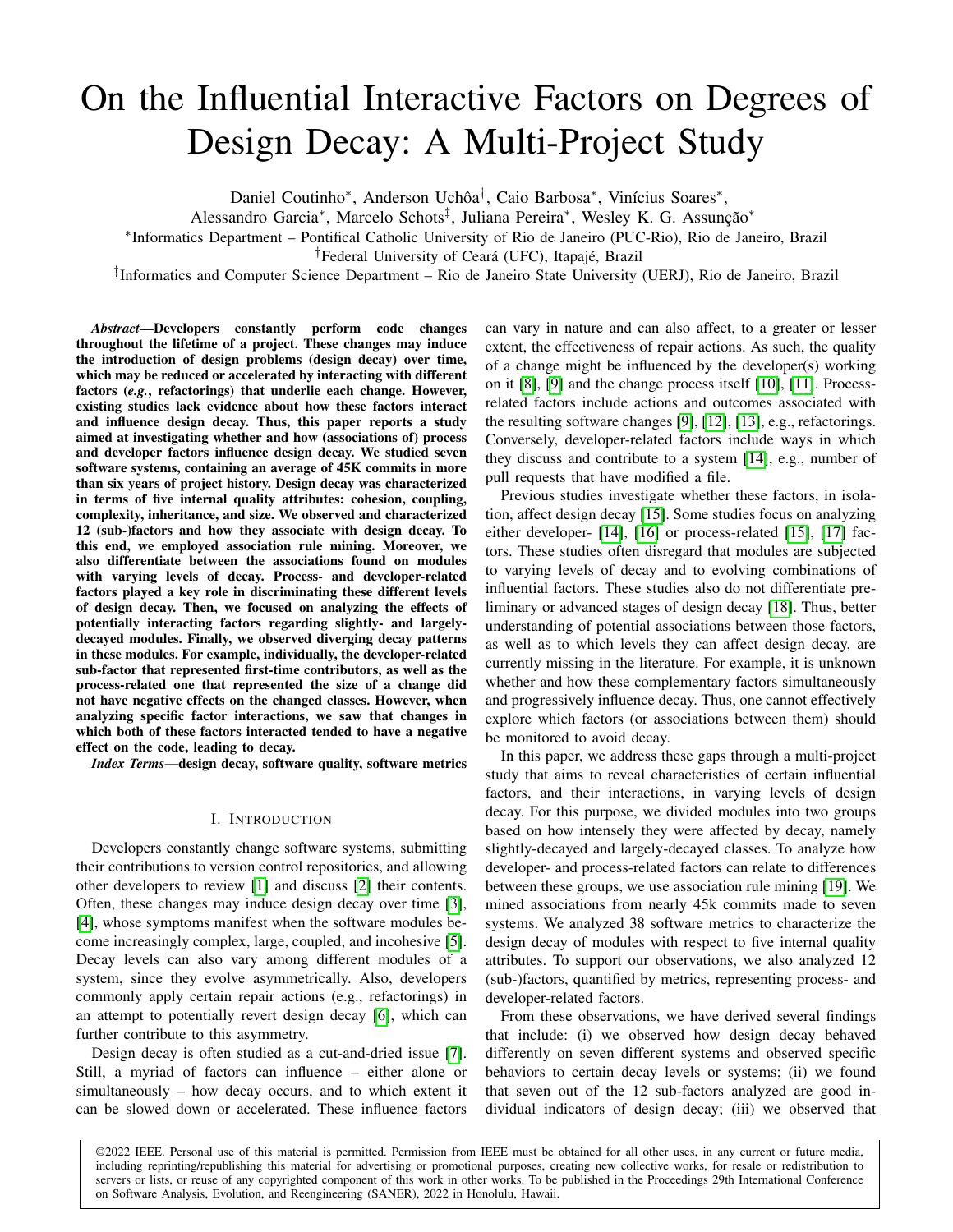extraction refactorings surprisingly have a negative effect on the internal quality attributes (IQAs); and (iv) we discovered several negative effects pertaining to changes executed by newcomers. Besides those major findings, a myriad of other minor findings are presented in the remaining sections of this work. The contributions of this paper also include discussions on the implications of the aforementioned findings and a novel dataset [\[20\]](#page-10-19), allowing researchers to further investigate how these factors influence the IQAs over time.

#### II. BACKGROUND

# *A. Design Decay and Internal Quality Attributes*

Design decay is a phenomenon in which developers progressively introduce design problems in a system [\[4\]](#page-10-3). It is caused by design decisions that negatively impact aspects such as maintainability and extensibility [\[7\]](#page-10-6), [\[21\]](#page-10-20). Given the potential harmfulness of design decay, developers often need to identify and refactor impacted source code locations [\[22\]](#page-10-21). A key indicator used by developers to reduce design decay is the improvement of internal quality attributes (IQAs), such as *coupling*, *cohesion*, and *complexity* [\[7\]](#page-10-6), [\[23\]](#page-10-22). Two other IQAs considered by developers are: *size* and *inheritance* [\[7\]](#page-10-6), [\[24\]](#page-10-23), [\[25\]](#page-10-24). They are described as follows.

*Coupling* represents the degree of interdependency between classes [\[24\]](#page-10-23). In this sense, a high *coupling* negatively affects the maintainability of a set of classes, making so that even a small change in a method in one highly coupled class can have a large, and possibly hard to predict, effect on many other classes. In the case of *cohesion*, it represents the degree to which the internal elements of a module are related to each other. Low *cohesion* within a class might lead to developers having difficulty understanding the responsibilities of that class, thus potentially leading that class to become hard to change and bug-prone. Regarding *complexity*, it represents the level of overload of responsibilities and decisions of a module or class. It causes difficulties in the reading and understanding of classes by developers, who end up making mistakes.

In the case of *inheritance*, it represents the complexity of a class's inheritance tree – due to the number of superclasses and subclasses in the hierarchy. A class with a complex *inheritance* tree may cause additional difficulty during maintenance. Finally, as for the *size* attribute, it represents the physical size of a code structure (e.g. method, class), often measured by the number of lines of code. It is often considered as a measure of code quality, due to its connection to bad code structures, such as long methods and classes. However, the semantics of high and low values of the metrics related to this size vary widely throughout a software project's evolution and across different projects. Thus, care should be taken when considering size changes as being a positive or negative influence to the code's quality. Their meanings are hard to interpret in each context. Due to the importance of IQAs for detecting design decay, in this work, we selected a set of 38 metrics from the literature that quantify a variety of properties of each IQA. These metrics are explained in more detail in Section [III-B.](#page-2-0)

# <span id="page-1-0"></span>*B. Influential Factors along Software Development*

Software development is constantly affected by a myriad of factors. For convenience, these factors can be grouped into a number of key categories, e.g. process-related factors, developer-related factors, technical factors, organizational factors, among others. In this work, we focus on two of these groups, namely, *process-related factors* and *developer-related factors*. They were chosen because there are known ways to observe and measure them during a project's evolution, without requiring runtime information, observations external to the repository or that the changes have been fully integrated into the software system. Thus, by leveraging these factors, a preventive approach can be used for design decay avoidance.

*Process-related factors* reflect the changes themselves and their outcome, and can be seen as representing the universe of files, code segments, code changes and repair actions (e.g. refactorings). On the other hand, *developer-related factors* emerge from collaboration among developers [\[26\]](#page-10-25), and represent the human-centered actions in code contributions, e.g., code review discussions. Previous studies [\[14\]](#page-10-13), [\[17\]](#page-10-16), [\[27\]](#page-10-26), [\[28\]](#page-10-27), consistently report that those groups of influential factors may contribute to avoiding, reducing, or accelerating design decay.

In this work, process-related factors are composed of two factors: *Change outcomes* and *Refactoring actions*. *Change outcomes* represent the properties of each change performed by developers during development [\[9\]](#page-10-8), [\[12\]](#page-10-11), [\[13\]](#page-10-12). *Refactoring actions* represent code transformations usually made by developers to avoid or mitigate design decay [\[29\]](#page-10-28). On the other hand, developer-related factors are comprised of two factors: *Discussion activity* and *Contribution*. *Discussion activity* represents the developer interaction during the exchange of messages and the contents of messages [\[14\]](#page-10-13), [\[30\]](#page-10-29). *Contribution* focuses on code ownership, based on the number of their previous commits to each file in the software project and their level of contribution to a specific class [\[16\]](#page-10-15), [\[31\]](#page-10-30).

Such factors can also be further grouped into more specific sub-factors that can be captured by the computation of metrics. In this work, we rely on meaningful interactions between a set of these sub-factors (see Section [III-B\)](#page-2-0) to understand how changes relate to decay. These interactions can happen between sub-factors grouped in the same factor. For example, a change where a new developer (i.e., it is his first change to the software project) modifies a large portion of a single class. This change would be identified as an interaction between *contribution* sub-factors, as that new developer would gain ownership of that code. However, they can also happen between sub-factors grouped in different factors. For example, that same aforementioned change could also, at the same time, interact with a *change outcomes* factor, since it could be a fairly large change. Another example in which this could happen would be a change that contained an extraction refactoring, was extensively discussed by developers, and was done by a new developer. This change would be identified as an interaction between sub-factors grouped in three different factors: *refactoring actions*, *discussion activity*, and *contribu-*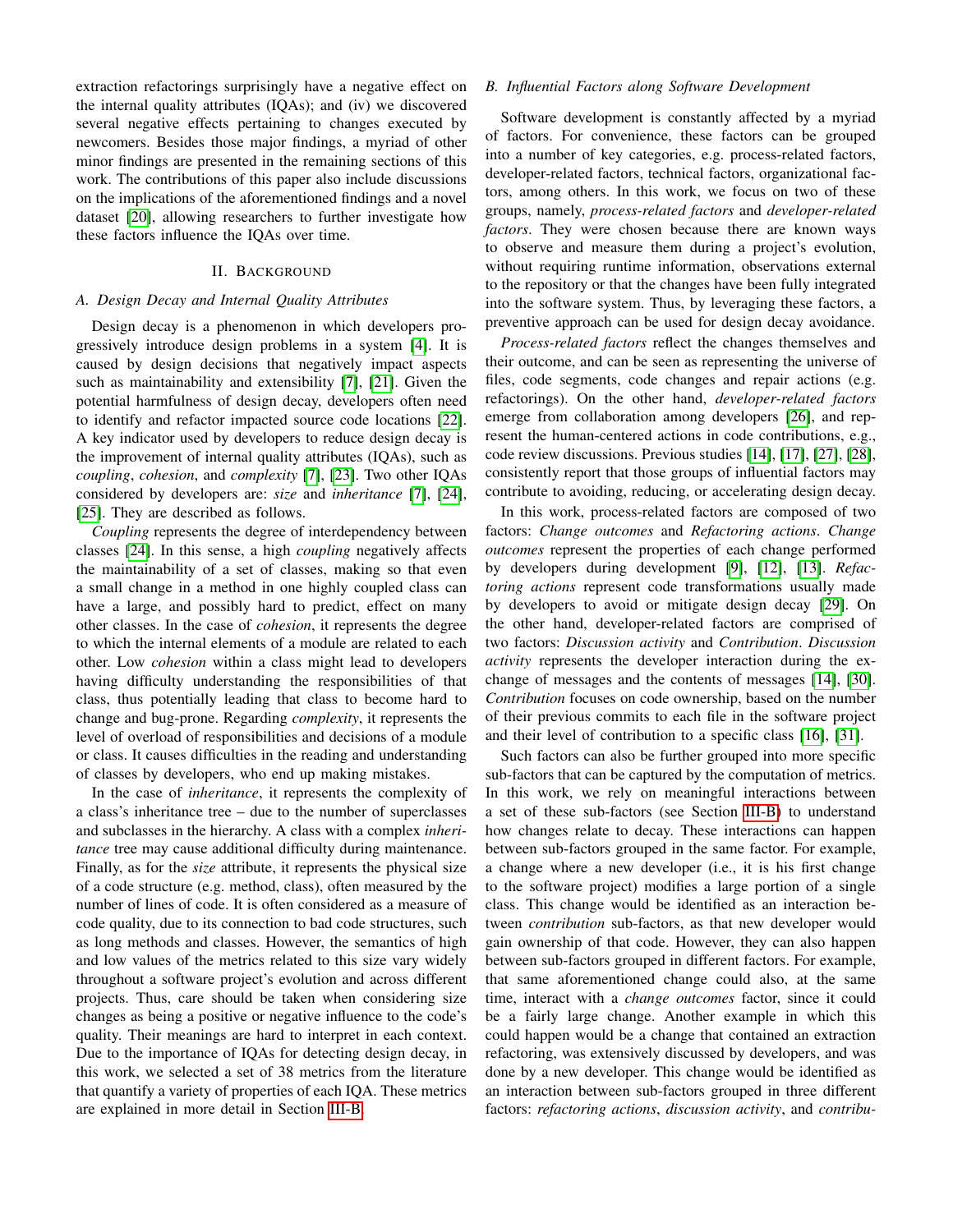*tion*. By observing how their interactions are related to changes to the internal quality attributes, we are able to discern the influence these interactions exert over design decay. In order to identify these interactions and their influence, we utilize a technique called Associated Rule Mining, which is introduced in the following section.

# <span id="page-2-3"></span>*C. Association Rule Mining*

In this work, we utilized association rule mining [\[32\]](#page-10-31) to investigate whether and how process- and developer- related factors interact to influence varying levels of design decay. Those interactions can be observed through the associations resulting from this technique, explained as follows.

Association rule mining is a data mining technique that aims to discover associations among a large set of data items [\[33\]](#page-10-32). This technique is used to detect patterns of values occurring together in a given dataset [\[33\]](#page-10-32), [\[34\]](#page-10-33). To illustrate association rule mining, consider a set of data items  $I = \{i_1, i_2, ..., i_n\}$ . Let  $D$  be a set of transactions (i.e., dataset), in which each transaction T is a subset of I, i.e.,  $T \subseteq I$ . An association rule is an implication expressed by  $A \Rightarrow B$  where  $A \subset I$ ,  $B \subset I$ and  $A \cap B = \emptyset$ . In other words, when A occurs, B tends to occur (the opposite is not necessarily true). More specifically,  $A$  and  $B$  are disjointed sets of data items, in which  $A$  is called the *antecedent* and B is called the *consequent*.

There are three key measures commonly used to filter the relevant association rules: *support*, *confidence* and *lift* [\[34\]](#page-10-33). Support determines how frequent the rule is applicable in the transaction set D. It is expressed as  $Support(A \Rightarrow B)$ , and represents the percentage of transactions that contain both A and B. Confidence, on the other hand, measures the strength of the rules. It is expressed as  $Confidence(A \Rightarrow B)$ , and represents how frequent  $B$  appears in transactions that contain A. Finally, lift is expressed as  $Lift(A \Rightarrow B)$ , and represents how strongly a rule influences a potentially random occurrence – if a rule's lift is equal to 1, it means that a rule's consequent is independent from its antecedent, thus being a random result. Having a lift value higher than 1 means that the antecedent being fulfilled likely causes the consequent to appear, while lift values below 1 mean that the condition being fulfilled likely causes the inverse, i.e., the consequent to not appear.

In the context of this work, since those associations happen inside each of the transactions, which in the case of this work are the commits, those associations can be seen as representing the interactions between the different factors analyzed.

#### III. STUDY SETTINGS

# <span id="page-2-4"></span>*A. Goal and Research Questions*

Our study can be described using GQM [\[35\]](#page-10-34), as follows: Characterize interactions between process- and developerrelated factors for the purpose of identifying whether and how they simultaneously influence design decay, with respect to four IQAs, from the viewpoint of developers, tool builders, and researchers, in the context of software evolution. Thus, we tackle the following research questions (RQs).

RQ1: *Can process- and developer-related factors be used to indicate decay levels?* This RQ aims to evaluate if it is possible to distinguish between classes with varying levels of decay by looking at process- and developer-related factors. We analyze decay at the class-level, as classes represent the main abstractions of project's object-oriented designs.

RQ2: *What associations between factors can be inferred from classes that suffered distinct levels of design decay?* This RQ aims to identify associations between either process- and developer-related factors, and changes to the IQAs. Those associations will provide us with information on how the decay process occurred. We also aim to identify if there are significant differences in the associations found for the analyzed levels of decay, and how often those associations can be found. Thus, by answering  $\mathbf{R}\mathbf{Q}_2$ , we can better understand how design decay happens by establishing how responses to different interactions between factors can affect decay.

To answer both RQs, we executed the steps and procedures described in the following section.

#### <span id="page-2-0"></span>*B. Study Steps and Procedures*

Step 1: Selecting systems for analysis: To select the opensource systems, we used the following criteria based in a prior study [\[36\]](#page-10-35). The systems must be: (i) mostly written in the Java programming language, due the availability of robust tools for software measurement; (ii) at least four years old, have more than [1](#page-2-1)k commits, and 250 closed pull requests<sup>1</sup>; and (iii) in active development, to capture current development practices. These criteria were used in order to avoid known mining perils [\[37\]](#page-10-36) and to provide enough data to effectively observe and measure our selected sub-factors (Step 4). Table [I](#page-2-2) details each of the seven selected systems. The last system is a closed-source system developed by our industrial partners. We chose to include it as it may hint at possible differences between decay in open and closed-source projects.

TABLE I GENERAL DATA OF THE TARGET SOFTWARE SYSTEMS

<span id="page-2-2"></span>

| <b>System</b> | <b>Domain</b>             | # Commits | # Pull Requests | Time span   |
|---------------|---------------------------|-----------|-----------------|-------------|
| Fresco        | Library                   | 2291      | 361             | 4.8 years   |
| <b>Netty</b>  | Framework                 | 9322      | 5086            | 10 years    |
|               | <b>OkHttp</b> HTTP Client | 3655      | 2709            | 7.8 years   |
| RxJava        | Library                   | 5723      | 3407            | 7.7 years   |
| Presto        | <b>Ouery Engine</b>       | 16895     | 10039           | 7.5 years   |
| <b>Dubbo</b>  | Framework                 | 4105      | 2462            | 8 years     |
| S1            | Web Application           | 2548      | ٠               | $1.5$ years |

Step 2: Collecting software metrics of internal quality attributes. We utilized Understand [\[38\]](#page-10-37) and Organic [\[39\]](#page-10-38) to collect a total of 38 metrics representing different properties of each IQA. For example, LCOM2 and TCC measure the lack of cohesion from different viewpoints. They were selected since they implement already validated metrics for design decay [\[40\]](#page-10-39)–[\[44\]](#page-10-40). We will only present a subset of the metrics, and the size attribute was omitted since it is not used directly to detect design decay. The full list is available in the replication package [\[20\]](#page-10-19). From the cohesion category, we

<span id="page-2-1"></span><sup>&</sup>lt;sup>1</sup>These thresholds were selected subjectively, and were based in criteria used in a prior work [\[14\]](#page-10-13)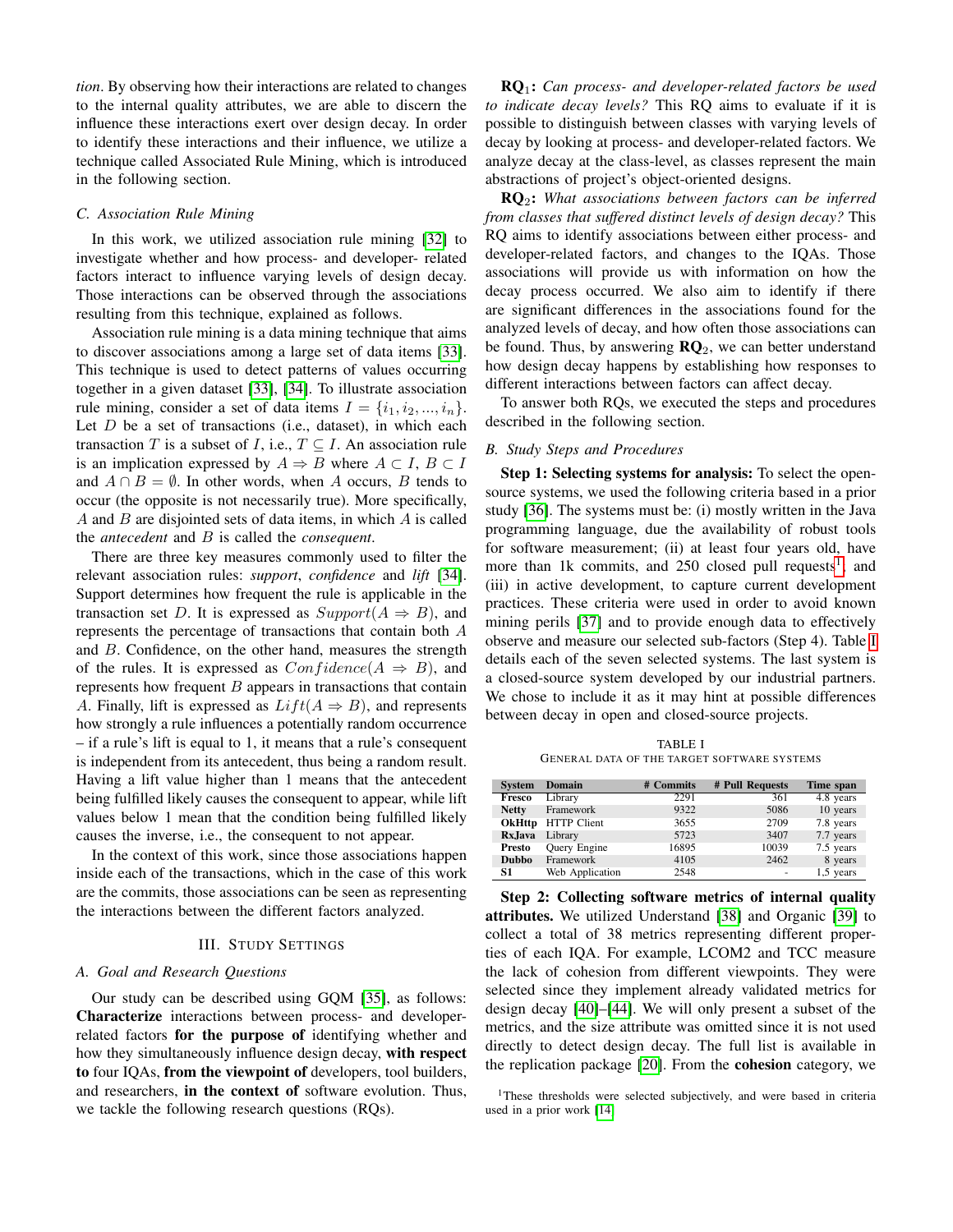have *LCOM2* (Lack of Cohesion in Methods 2), *LCOM3* (Lack of Cohesion in Methods 3) and *TCC* (Tight Class Cohesion). As for coupling, we have *CBO* (Coupling Between Object), *FANIN*, and *FANOUT*. In the inheritance category, we have *IFANIN*, *NOC* (Number of Children), and *DIT* (Depth of Inheritance Tree). For complexity, we have *CC* (Cyclomatic Complexity), *ev(G)* (Essential Complexity), and *MAxNEST* (Maximum Nesting). Additionally, we emphasize that the five IQAs used in this work have been chosen based on a variety of studies that use these metrics to characterize and quantify software quality [\[25\]](#page-10-24), [\[40\]](#page-10-39).

Step 3: Tracking system file evolution. As we aim to analyze factors related to decay at a class-level, we collected the evolution history for each file present in a specific version of the system. We considered the most current versions at the time of data collection (detailed in the replication package [\[20\]](#page-10-19)). To mine the git history, we utilized Pydriller [\[45\]](#page-10-41) and built a list of modifications for each file, from its introduction in the system to the most recent commit analyzed.

Step 4: Collecting process- and developer-related metrics for tracked files. In this step, we implemented and collected the metrics representing the process- and developer-related sub-factors, introduced in Section [II-B,](#page-1-0) for each of the file changes previously collected. Table [II](#page-4-0) presents the 12 subfactors used in this work. These metrics were chosen as they represent different dimensions of each factor, and therefore complement each other. Specifically for refactorings, i.e., the implementation of metrics in the *Refactoring action* factor, we have utilized Refactoring Miner 2.0 tool [\[46\]](#page-10-42), due to its high precision and recall levels (98% and 87%, respectively).

Step 5: Differentiating classes based on how they were affected by design decay. In order to differentiate the files based on how design decay affected their IQAs, we combined the metrics collected in Step 2 with the file history built in Step 3. First, we observed the variation of the metrics pertaining to four IQAs – cohesion, coupling, complexity, and inheritance – taking into account the difference between the creation of the file and its most recent version.

For instance, an increase in the cyclomatic complexity represents a deterioration (i.e., an observable event of decay), whereas a decrease represents an improvement. As seen, this interpretation can vary depending on the semantics of each metric. When needed, we used normalized variations of some metrics (e.g., LCOM2). We also did not consider size-related metrics in this step, since they, in isolation, may not reflect what developers consider as quality [\[25\]](#page-10-24).

Thus, we ranked the classes in terms of how many<sup>[2](#page-3-0)</sup> metrics indicated a deterioration in an IQA. To this end, we calculated the percentage of metrics from an IQA that have deteriorated (see Equation [1\)](#page-3-1) and computed the mean of this value for those four attributes, resulting in the final score.

<span id="page-3-1"></span>
$$
Attribute\% = \frac{Number\ of\ deteriorated\ metrics}{Total\ number\ of\ metrics\ in\ this\ attribute} \quad (1)
$$

<span id="page-3-0"></span><sup>2</sup>Previous studies have associated this diversity in the deterioration of IQAs with design decay [\[40\]](#page-10-39).

In general, code smells' detection strategies also consider multiple attributes, albeit not necessarily all at the same time or in the same smell [\[47\]](#page-10-43). Due to that, we have considered changes to all four attributes equally. It has recently been found that smells often co-occur in the same class, thus affecting the four IQAs [\[48\]](#page-11-0). In cases where it did not affect all four attributes, it would at least impact three of them, with inheritance being the exception. We've also executed an additional analysis to ascertain the frequency of changes in a subset of changes in our dataset. Both this analysis, and another additional analysis on the distribution of decay scores between project are described in our replication package [\[20\]](#page-10-19).

For each system, this score was used to determine quartiles that classify the classes based on how their IQAs decayed. Thus, if a class was below the 25th percentile, it was considered a *slightly-decayed class*. Conversely, if it was above the 75th percentile, it was considered a *largely-decayed class*.

Step 6: Assessing the relationship between individual process and developer-related sub-factors and design decay. To determine if (and which) process- and developerrelated metrics are able to distinguish between slightly- and largely decayed classes, we used the *Wilcoxon Rank Sum Test* [\[49\]](#page-11-1), since our metrics were not normally distributed [\[50\]](#page-11-2).

Our test used the customary 95% significance level. We needed to adjust the *p-values* of the *Wilcoxon Tests*, since we performed multiple comparisons. For this adjustment, we used the *Bonferroni correction* [\[50\]](#page-11-2), which controls the *familywise* error rate. We also used the *Cliff's Delta (d)* measure [\[51\]](#page-11-3) to investigate the magnitude of the difference between the two groups of classes. To interpret the Cliff's Delta (*d*) effect size, we employed a well-known classification [\[52\]](#page-11-4) that defines four categories of magnitude: *negligible*, *small*, *medium*, and *large*.

Step 7: Tagging commits to track influential factors on design decay. To identify which factors interacted in each single commit and how this affected the IQAs, we applied a set of tags to each individual change based on related processand developer-related metrics and on how the IQAs (and their respective metrics) were affected by the change. Table [III](#page-4-1) lists these tags and the conditions under which they are applied. The different states (i.e., +/- or High/Low) of certain tags are mutually exclusive. These tags allow us to identify interacting developer activities that happen prior or along the commit process, as well as how the change affected the IQAs. Thus, an antecedent-consequent relationship spanning the history of the project can be established through association rules.

Step 8: Mining association rules from code changes. Using the changes collected per project (Step 3) and their associated tags (Step 7) as input, we executed the Apriori algorithm. For this step, we used an open-source library called Apyori [\[53\]](#page-11-5), that implements this algorithm. As we were only interested in identifying meaningful association rules, we chose three criteria as the thresholds for rule creation: (i) only the tags related to the process and developer sub-factors should appear as antecedents, otherwise, the model would try to associate tags relating to the IQAs to themselves, creating a situation where they would be dependent and independent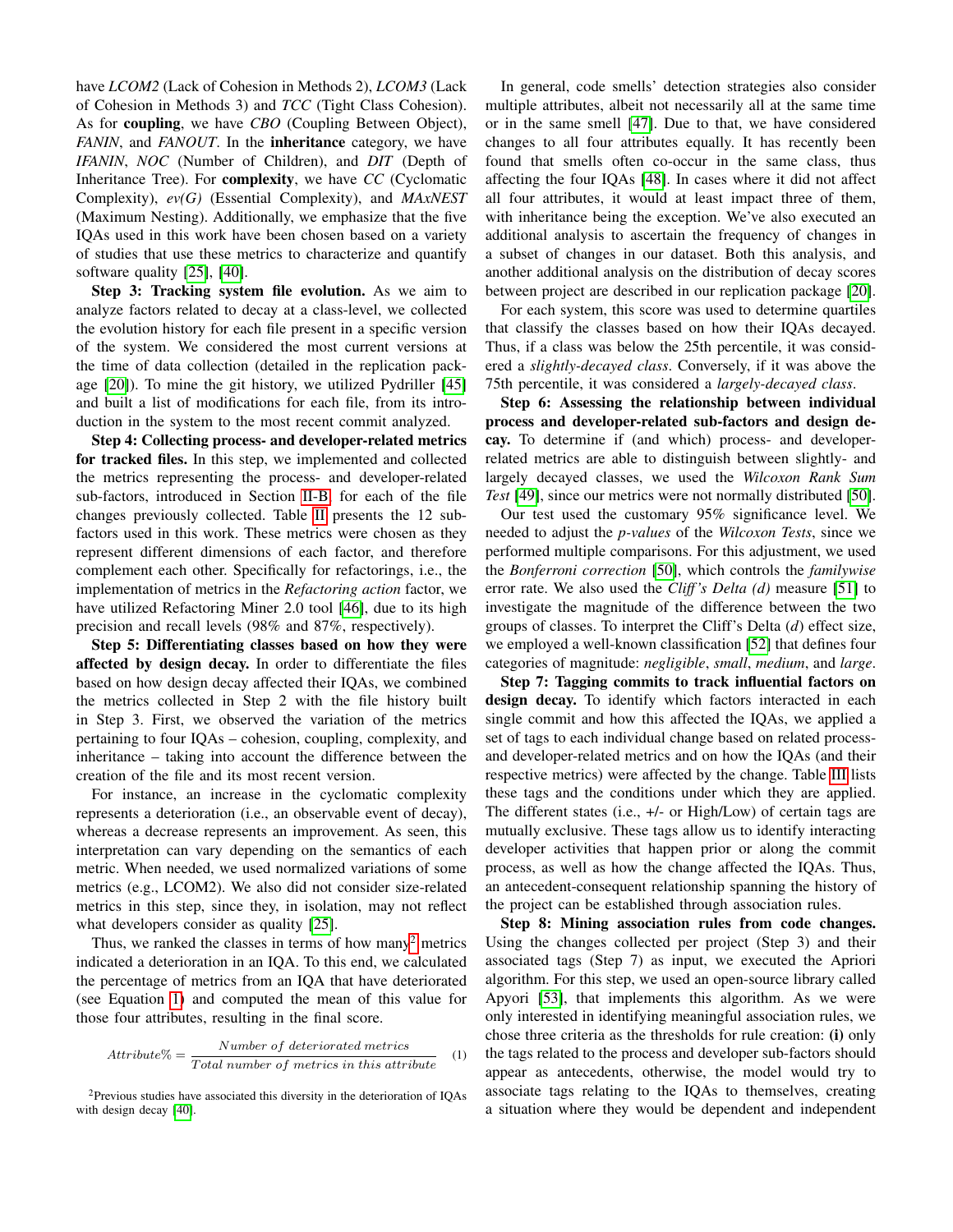| TABLE II |  |                                                  |  |  |  |  |  |  |
|----------|--|--------------------------------------------------|--|--|--|--|--|--|
|          |  | PROCESS AND DEVELOPER METRICS USED IN THIS STUDY |  |  |  |  |  |  |

<span id="page-4-0"></span>

| <b>Factor Type</b>     | <b>Metric</b>                       | <b>Description</b>                                                                                                                                                                                                           | <b>Rationale</b>                                                                                                                  |  |  |
|------------------------|-------------------------------------|------------------------------------------------------------------------------------------------------------------------------------------------------------------------------------------------------------------------------|-----------------------------------------------------------------------------------------------------------------------------------|--|--|
|                        | <b>Change outcome</b>               |                                                                                                                                                                                                                              |                                                                                                                                   |  |  |
|                        | Change Set                          | Number of files modified alongside a file in a commit.                                                                                                                                                                       | Large change sets are more likely to be reviewed by developers,<br>due to having high chances of causing decay [9].               |  |  |
|                        | Hunks Count                         | Number of distinct code segments modified in a file.                                                                                                                                                                         | A higher number of code segments being modified in a class might<br>indicate complex changes [12].                                |  |  |
|                        | Code Churn                          | Sum of the number of lines added and deleted in a file.                                                                                                                                                                      | Classes having design problems are more change-prone. [13]                                                                        |  |  |
|                        | <b>Refactoring action</b>           |                                                                                                                                                                                                                              |                                                                                                                                   |  |  |
| <b>Process-related</b> | Move Refatoring Count               | Sum of the number of refactoring operations related to motions, i.e.<br>Move Method, Move Class and Move Attribute.                                                                                                          |                                                                                                                                   |  |  |
|                        | <b>Extraction Refactoring Count</b> | Sum of the number of refactoring operations related to extractions,<br>i.e, Extract Method, Extract Superclass, Extract Interface, Extract<br>Attribute, Extract Class, Extract Subclass, and Extract Variable.              | The amount of refactoring actions made on classes may indicate<br>that developers are combating or minimizing design decay [29].  |  |  |
|                        | Hierarchical Refactoring Count      | Sum of the number of refactoring operations related to hierarchies,<br>i.e, Pull Up Method, Pull Up Attribute, Push Down Method, and Push<br>Down Attribute.                                                                 |                                                                                                                                   |  |  |
|                        | Rename Refactoring Count            | Sum of the number of refactoring operations related to renames, i.e,<br>Rename Method, and Rename Class.                                                                                                                     |                                                                                                                                   |  |  |
|                        | <b>Discussion activity</b>          |                                                                                                                                                                                                                              |                                                                                                                                   |  |  |
|                        | Number of Associated Pull Requests  | Number of pull requests associated with a code change.                                                                                                                                                                       | Changes with more pull requests associated are more complex,<br>that may lead to design decay.                                    |  |  |
|                        | Number of Words in discussion       | Sum of the all words of each comment inside a Pull Request. Here<br>we applied the preprocessing in the text removing contractions, stop<br>words, punctuation, and replacing numbers.                                       | Discussions with a high number of words are related to more<br>complex changes, that may lead to design decay [14], [30].         |  |  |
| Developer-related      | Number of Words per comment         | Sum of the all words of each comment inside a Pull Request weighted<br>by the number of comments. Here we applied the preprocessing in<br>the text removing contractions, stop words, punctuation, and replacing<br>numbers. | Discussions with a high weighted number of words are related to<br>more complex changes, that may lead to design decay [14], [30] |  |  |
|                        | <b>Contribution</b>                 |                                                                                                                                                                                                                              |                                                                                                                                   |  |  |
|                        | <b>Contributor Count</b>            | Number of distinct developers that have modified a file.                                                                                                                                                                     | Classes touched by multiple developers are more prone to being<br>degraded $[16]$ , $[31]$ .                                      |  |  |
|                        | File Contribution Percentage        | Percentage of the lines of a file that is by the same author<br>as the current commit.                                                                                                                                       | Minor contributors tend to degrade more the source code than<br>code changed only by major contributors [16], [31].               |  |  |

TABLE III COMMIT TAGS USED IN THIS STUDY

<span id="page-4-1"></span>

| Tag                                                                                               | <b>Condition</b>                                                                                                                                                                                                                          |
|---------------------------------------------------------------------------------------------------|-------------------------------------------------------------------------------------------------------------------------------------------------------------------------------------------------------------------------------------------|
| $(+/-)$ Coupling<br>$(+/-)$ Cohesion<br>$(+/-)$ Complexity<br>$(+/-)$ Size<br>$(+/-)$ Inheritance | Generated based on the variation of the related metrics. Positive<br>changes lead to a positive score, and negative changes to a negative<br>score. The resulting tag is based on whether or not the score sum<br>is above or below zero. |
| +NumPullRequests<br>+WordsInDiscussion                                                            | Applied if there was a variation in the metric's value between two                                                                                                                                                                        |
| (+/-) WordsPerComment                                                                             | commits. Since the NumPullRequests and WordsInDiscussion<br>metrics are cumulative, however, they cannot have negative values.                                                                                                            |
| (High/Low) ChangeSet                                                                              | These tags were applied using a quartile-based strategy, per project.                                                                                                                                                                     |
| (High/Low) HunksCount                                                                             | If a change is in the top 25% (considering all classes) in a metric,                                                                                                                                                                      |
| (High/Low) CodeChurn                                                                              | it is tagged as High. If it is at the bottom 25%, it is tagged as Low.                                                                                                                                                                    |
| +Contributor                                                                                      | This tag indicates the presence of a brand-new contributor in the class.                                                                                                                                                                  |
| MajorContributor                                                                                  | This tag indicates that the contributor is responsible for over $5\%$ of<br>the class's code.                                                                                                                                             |
| MinorContributor                                                                                  | This tag indicates that the contributor is responsible for less than 5%<br>of the class's code.                                                                                                                                           |
| MoveRefactoring<br>ExtractionRefactoring<br>HierarchicalRefactoring<br>RenameRefactoring          | This tag indicates that a refactoring from the specified category was<br>detected in the class's code. This detection is done by RMiner.                                                                                                  |

variables at the same time; (ii) the consequent must only contain one or more tags related to IQA changes, thus, the rules inferred in this step do not consider cases in which there are no modifications to the IQAs; and  $(iii)$  minimum support  $=$  $1\%$  and minimum confidence = 30%. Those thresholds were iteratively defined, initially starting from the default values of the used implementation. We arrived at these final values from the subjective representativeness of the observations made on the results.<sup>[3](#page-4-2)</sup> These observations made sure that those thresholds were adequate to create rules that, while maybe infrequent, are present in multiple of our software projects.

In order to verify if there are associations common to all projects, we also repeated the same aforementioned steps, considering changes in classes from all software projects. We refer to this set of association rules as the *All projects* dataset. Thus, using this procedure, we mined three sets of rules: rules found in slightly-decayed classes, rules found in largelydecayed classes, and rules found in all classes.

<span id="page-4-2"></span><sup>3</sup>The possibility that some relationships were not detected due to the thresholds used is an inherent threat to the validity of studies of this nature.

#### IV. RESULTS AND DISCUSSION

#### *A. The Relationship Between Sub-Factors and Decay*

To answer  $\mathbf{R}\mathbf{O}_1$ , we needed to first assess the relationship between the metrics and sub-factors, according to Step 6 of our methodology. Table [IV](#page-5-0) shows the results in which each column lists, respectively: the type of factors, the sub-factors split by their types, the classification of the Wilcoxon Test and *d* results for each system, and, finally, a summarization of the results considering the data from all systems. We employ a well-known classification [\[52\]](#page-11-4) for representing the results, as shown in the table's legend. Cells containing N/A represent cases without enough data to execute the test (further discussed in Section [VI\)](#page-8-0). We discuss the metrics associated with factors that have been shown to differentiate between classes with different levels of design decay as follows.

Process-related factors and design decay. From Table [IV,](#page-5-0) we can observe that process-related metrics were the most statistically significant, i.e., able to differentiate between levels of decay. Overall, metrics related to change outcomes were good indicators, having at least a small magnitude in all cases and medium magnitude in 11 out of 24 cases. These results are in line with the findings of previous studies [\[54\]](#page-11-6) that also investigated process metrics as indicators of design decay. Regarding refactoring actions, while they had worse overall results, two sub-factors stood out: *Extract Refactoring Count* and *Rename Refactoring Count*. Both presented magnitudes higher than medium on 10 out of 16 cases and reached a large magnitude on Presto, OkHttp, and S1.

Finding 1: Sub-factors that represent change outcomes are strong indicators to distinguish the level of design decay. Moreover, some sub-factors related to refactoring actions also stand out as good indicators of design-level change.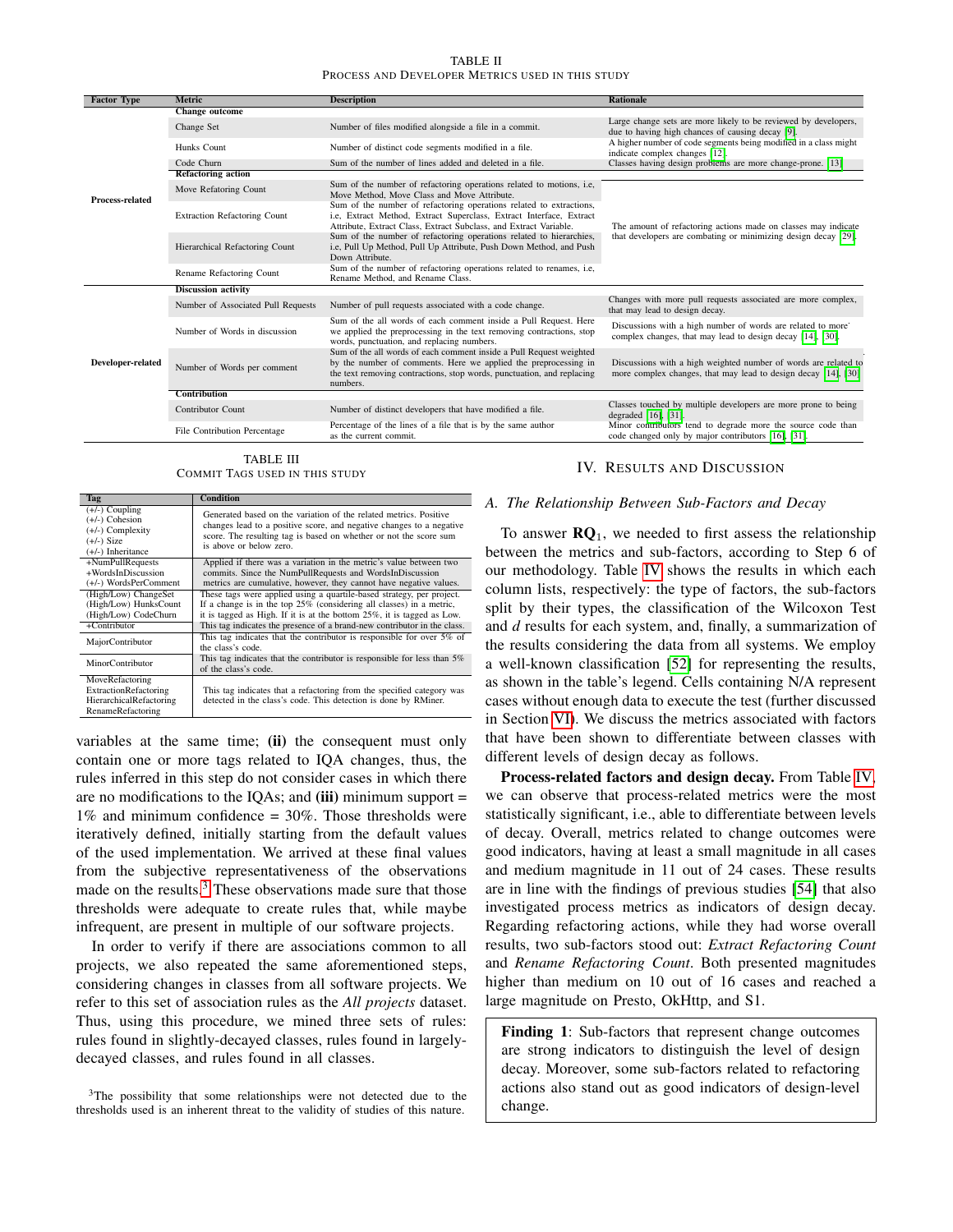#### TABLE IV

<span id="page-5-0"></span>RESULTS OF THE STATISTICAL SIGNIFICANCE (P-VALUE) OF THE WILCOXON RANK SUM TEST AND THE CLIFF'S DELTA (D).

| <b>Factor</b>          | <b>Metric</b>                       | dubbo     | fresco     | netty      | okhttp      | presto      | Rx, Java  | S <sub>1</sub>  | All        |
|------------------------|-------------------------------------|-----------|------------|------------|-------------|-------------|-----------|-----------------|------------|
|                        | <b>Changes outcome</b>              |           |            |            |             |             |           |                 |            |
|                        | Change Set                          | ) **<br>– | $(-)**$    | $-$ )*     | $-$ )*      |             |           | ) * * *         | )水米        |
|                        | Hunks Count                         | $(+)**$   | $(+)$ **   | $^{+})^*$  | $(+)$ *     | $^{(+)*}$   |           | $(+)$ ***       |            |
|                        | Code Churn                          | $-$ )**   | $ **$      | $-1*$      | $-$ )*      | $-$ )*      | $ *$      | $ **$           | $ **$      |
| <b>Process-related</b> | <b>Refactoring action</b>           |           |            |            |             |             |           |                 |            |
|                        | Move Refactoring Count              | $(+)$     |            | $^{(+)*}$  | $(+)$ *     | $(+)$ *     |           | $(+)^*$         | $(+)$ *    |
|                        | <b>Extraction Refactoring Count</b> | $(+)^*$   | $(+)^{**}$ | $(+)^{**}$ | $(+)^{**}$  | $(+)^{***}$ | $(+)$     | $^{+}$          | $(+)$ **   |
|                        | Hierarchical Refactoring Count      | $(+)$     | $^{+}$     | $^{+}$     | $^{+}$      | $^+$        | $^{+}$    | $\qquad \qquad$ | $(+)$      |
|                        | Rename Refactoring Count            | $(+)$ *   | $(+)^*$    | $(+)^{**}$ | $(+)^{***}$ | $(+)^{**}$  | $(+)$     | $(+)$ ***       | $(+)^{**}$ |
|                        | <b>Discussion activity</b>          |           |            |            |             |             |           |                 |            |
| Developer-related      | # of Associated Pull Requests       | $(+)$ **  | $(+)$      | $^+$       |             | $(+)$ *     | N/A       | N/A             | $(+)^*$    |
|                        | # of Words in Discussion            | $(+)$ **  | $(+)$ *    | $(+)^{**}$ | $(+)$ ***   | $(+)^{***}$ | N/A       | N/A             | $(+)$ **   |
|                        | # of Words per Comment              | $(+)^*$   | $(+)$ *    | $^{(*)}$   | $^{+}$      | $(+)$ *     | N/A       | N/A             | $(+)^*$    |
|                        | <b>Contribution</b>                 |           |            |            |             |             |           |                 |            |
|                        | # of Contributors                   | $(+)$ *** | $(+)$ **   | $(+)$ **   | $(+)$ ***   | $(+)$ ***   | $^{(+)*}$ | $(+)$ ***       | $(+)***$   |
|                        | File Contribution Percentage        | $^{+}$    | $^{+}$     |            | トポ<br>— 1   |             | $(+)$     | トキ              |            |

<sup>a</sup> Gray cells represent statistically significant differences, with  $(p-value < 0.05)$  between the two levels of design decay.<br><sup>b</sup> The *Cliff's Delta (d)* effect size is shown as 4 categories of magnitude: *negligible* (no symb

<sup>c</sup> The positive *d* magnitudes are represented by the (+) symbol, and negative ones are represented by the (−) symbol.

Developer-related factors and design decay. Back to Table [IV,](#page-5-0) we observed that in general, the metrics presented statistical significance on almost all projects. However, the magnitudes were medium and large in only 13 out of 34 cases. More specifically, for metrics that consider discussion factors, we observed that the *Number of Words in Discussion by Class* metric stood out in comparison to the others, which presented a small magnitude in only one system (Fresco) and large in two systems (OkHttp and Presto). This result might indicate that classes containing large discussions are related to more complex changes, which are frequent in largely-decayed classes (as will be discussed in Section [IV-B1\)](#page-5-1). At the same time, the *contribution* factor is mostly represented by the *Contributor Count* sub-factor, which presented a large magnitude on five of the eight data samples, while the *File Contribution Percentage* only presented negligible and small magnitudes. In other words, the volume of contributions affecting the classes is a decisive factor in the characterization of largely-decayed classes. Those results lead us to this next finding.

Finding 2: For developer-related factors, the density (i.e., number of words) of discussions and the number of contributors stood out as decisive sub-factors to differentiate between decay levels.

By leveraging these results, we are able to better study the influential associations discussed in the following section. Since some sub-factors are individually related to design decay, they could be used as early indicators that a change should be carefully monitored, before certain interactions that depend on factors that can only be identified later can happen.

#### *B. Influential Associations and Design Decay*

As the result of Step 8 of our methodology, we collected many association rules regarding three groups of code changes: changes made to all classes, changes made to slightly-decayed classes, and changes made to largely-decayed classes. Those groups were then composed of eight subsets, seven pertaining to each of the projects analyzed in this work and an eighth that contains an aggregate of all projects. In total, those groups amount to 9131 rules, namely 3245 for all classes, 5096 for slightly-decayed classes, and 790 for largely-decayed classes. Due to the large number of rules, those rules are available in

the replication package. However, findings presented in this subsection will provide examples of rules that are related to them. To answer  $\mathbb{R}Q_2$ , we organized those association rules and manually analyzed the results. To find relevant associations between specific antecedents and consequents, we utilized a variety of visual aids, such as tables and visualizations (e.g., those generated by the arulesvis R package [\[55\]](#page-11-7), which are available in our replication package [\[20\]](#page-10-19)).

Due to the large number of association rules, we performed two different analyses. First, we obtained an overview of the entire ruleset by looking at the rules generated with the aggregated data from all projects. Second, we looked at the rules specific to each project. In cases where many rules were present (over 100 rules), we analyzed the top 100, ordered by their *lift* value (see Section [II-C\)](#page-2-3). We used the *lift* measure since it favors rules that had a bigger influence on the existence of the consequences. Such strategy also was used in previous studies [\[55\]](#page-11-7), [\[56\]](#page-11-8).

We then separated the results between *general associations*, i.e., present in three or more projects, and *specific associations*, i.e., only appeared in one or two projects. By this division, we were able to better understand which associations could be caused by general practices, and which could be caused by project-specific practices or contexts. Finally, we have also performed a manual validation on 96 commits with tags related to some results presented in this section, aiming to understand how our findings correlate to the intent specified by the developers in commit messages and issue discussions. The full details and data for the validation are available in the replication package [\[20\]](#page-10-19).

<span id="page-5-1"></span>*1) General Associations Across Projects:* We analyzed the set of association rules found in the *All projects* dataset. We emphasize that the following findings only apply to changes in which at least one IQA was affected.<sup>[4](#page-5-2)</sup> We observed that in largely-decayed classes, only a small amount of rules (39) reached our support and confidence thresholds when compared to slightly-decayed classes. Moreover, most of those rules only altered the size IQA. The only other attribute modified was coupling. We conjecture that this low amount of rules is due

<span id="page-5-2"></span><sup>4</sup>31% of the mined changes did not affect any of the IQAs and another 18% only affected the size attribute.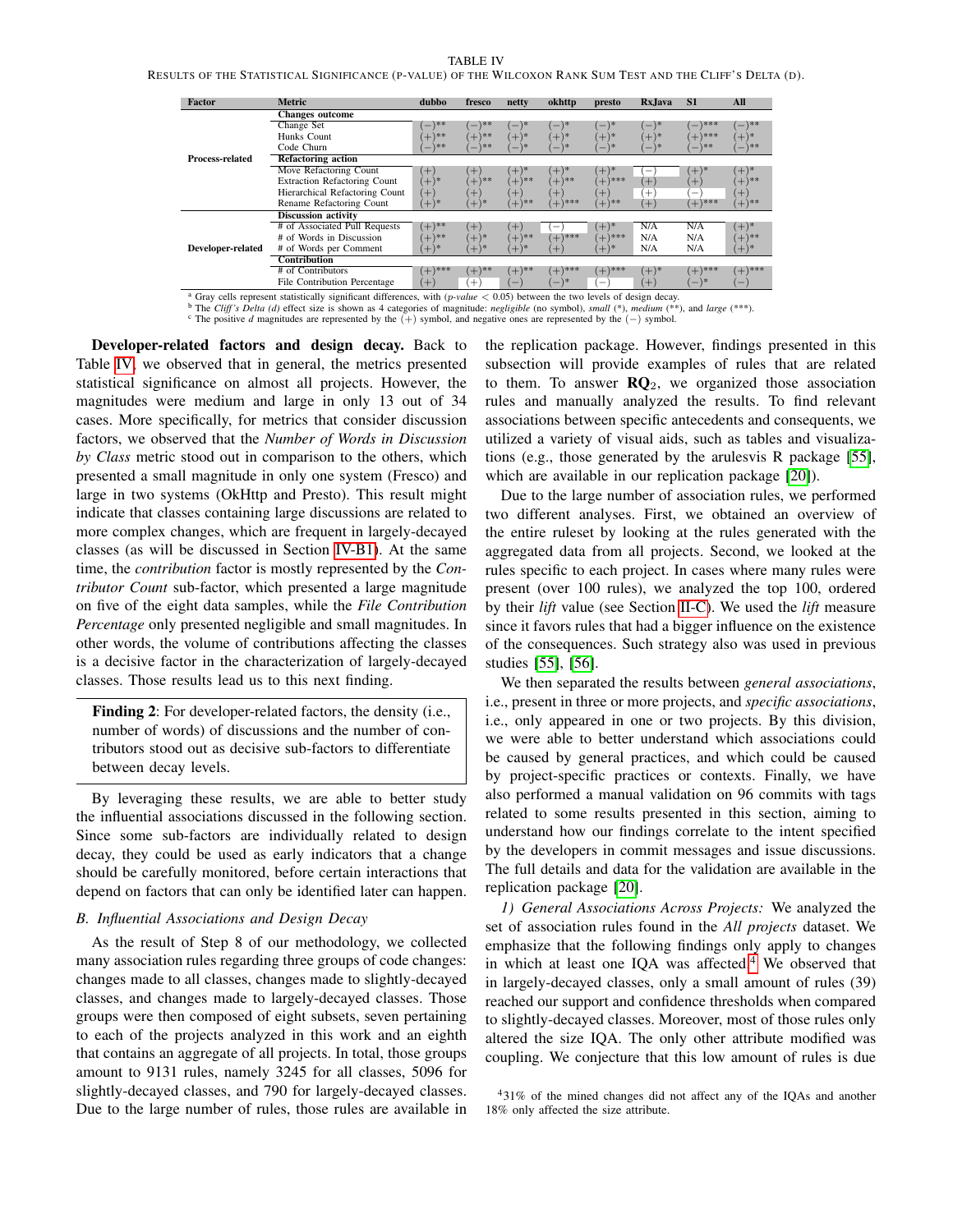to how varied the characteristics of changes made to this group of classes were, making it harder for rules to reach our support and confidence thresholds. This variance can be observed in the decay distribution visualization available in our replication package [\[20\]](#page-10-19). Nonetheless, for slightly-decayed classes, many rules were generated (847 rules), with great variety of consequents. For rules related to all classes, all of them had consequents pointing towards negative effects.

In the top 100 rules, we observed that most associations skewed towards negative effects, with 68 out of the top 100 causing an increase in code complexity. Additionally, in this subset, the antecedents had little variety, with major contributors (i.e., contributors responsible for over 5% of the changed class's code) being present in 75 of the top 100 rules. While not as predominantly as in the slightly-decayed classes, the same behavior was also seen in the group of rules mined from all classes. It was also observed in the manual validation.

<span id="page-6-1"></span>Finding 3: Slightly-decayed classes were frequently negatively affected by changes, even if marginally. However, changes to largely-decayed classes had no specific patterns, with their effects being mostly mixed. In the group containing all classes, all the rules mined pointed towards negative effects.

We observed that changes that have positive effects on the IQAs were affected more variously by the sub-factors. Therefore, those changes tend to not reach our detection thresholds. Negative changes, however, tend to occur in more uniform patterns. The same could not be observed in the case of largely-decayed classes because changes in the group are so varied that neither positive nor negative changes reached our thresholds. We believe this could be a possible reasoning for these findings. This information could be considered in the development of strategies to mitigate design decay. Since largely-decayed classes tend to be more varied, perhaps more targeted approaches could be more adequate when trying to perform repair actions in these classes.

Change outcomes and largely-decayed classes. Regarding the change outcomes, we observed that the presence of complex or large changes, i.e., high amount of hunks or high code churn, often happened in both types of classes, and mostly lead only to changes in the size of the affected code and almost always reduced the size of the changed code. In fact, in largely-decayed classes, we noticed that around 50% of the rules caused a reduction of code size, which were always preceded by complex changes. Furthermore, when these large changes underwent a pull request process, which might imply a code review, they sometimes improved other IQAs, such as reducing code coupling. However, when these large changes are done in a small amount of classes (low change set), they instead tended to increase the size of the changed code.

Table [V](#page-6-0) provides a list with the top 4 rules (ordered by lift) from largely-decayed classes in the All Projects dataset. The second and third rules are the only ones in this group that modified IQAs other from size.

<span id="page-6-0"></span>TABLE V TOP 4 RULES FROM LARGELY-DECAYED CLASSES FROM ALL SYSTEMS.

| <b>Antecedents</b>                                      | <b>Consequents</b> | <b>Support</b> | <b>Confidence</b> | Lift |
|---------------------------------------------------------|--------------------|----------------|-------------------|------|
| HighHunksCount, LowChangeSet                            | +Size              | 1.35%          | 43.99%            | 2.38 |
| +NumPullRequests, HighHunksCount,<br>+WordsInDiscussion | -Coupling          | $1.33\%$       | 31.42%            | 2.32 |
| +NumPullRequests, HighHunksCount                        | -Coupling          | $1.77\%$       | 30.24%            | 2.23 |
| MajorContributor, LowChangeSet                          | $+Size$            | $3.44\%$       | 38.32%            | 2.07 |

*2) The Most Common Associations Across Projects:* We also performed a cross-project analysis to understand which associations commonly appear in multiple projects. Overall, even when looking at a project-level scope, the results described in Finding [3](#page-6-1) continue to appear. Even with the larger sample size of rules, the effect of changes to largely-decayed classes remained mixed, with changes having either a positive or negative effect on code quality based on the project and the performed actions. Slightly-decayed classes also maintain the negative effect observed in Finding [3.](#page-6-1)

Here, refactoring actions stood out. We observed that, in general, refactorings were one of the two main motivators of changes to IQAs, and rules without refactorings tended to only affect size. Differently from their expected goals, extraction refactorings tended to have a non-positive effect, either only changing the code's size (both positively and negatively), or sometimes even worsening the other IQAs. These negative effects, while not very common, happen more in situations where certain (sub-)factors interact, such as when these refactorings are performed with complex changes (high amount of hunks), or in a few classes (low change set). On the other hand, move refactorings usually had a positive effect on the IQAs. Moreover, we also observed that the interaction between movement and extraction refactorings in the same change is generally more positive than the latter alone. This pattern was observed in the entire dataset, albeit not present in largely-decayed classes (as previously stated, this could be due to our thresholds). It also presented itself more strongly in the rules from all classes than in the slightlydecayed ones. Regarding the intent, we observed in our manual validation that a majority of the changes in our data set had non-refactoring goals, with refactorings only used as a step in a larger process. However, we noticed that when move refactorings are performed with an explicit refactoring goal, they tend to have positive effects. Table [VI](#page-7-0) provides examples of rules used to formulate Findings 4 and 5.

Finding 4: Extraction refactorings often had a nonpositive effect on the IQAs. Conversely, move refactorings had a mostly positive effect. Specific interactions between (sub-)factors enables one to better understand those effects. For instance, extraction refactorings being more likely to be negative when applied in complex changes, and being less likely when applied alongside a move refactoring.

Previous code contributions did not reduce the likelihood of extraction refactorings being negative. Another interesting interaction observed, was that even when the developers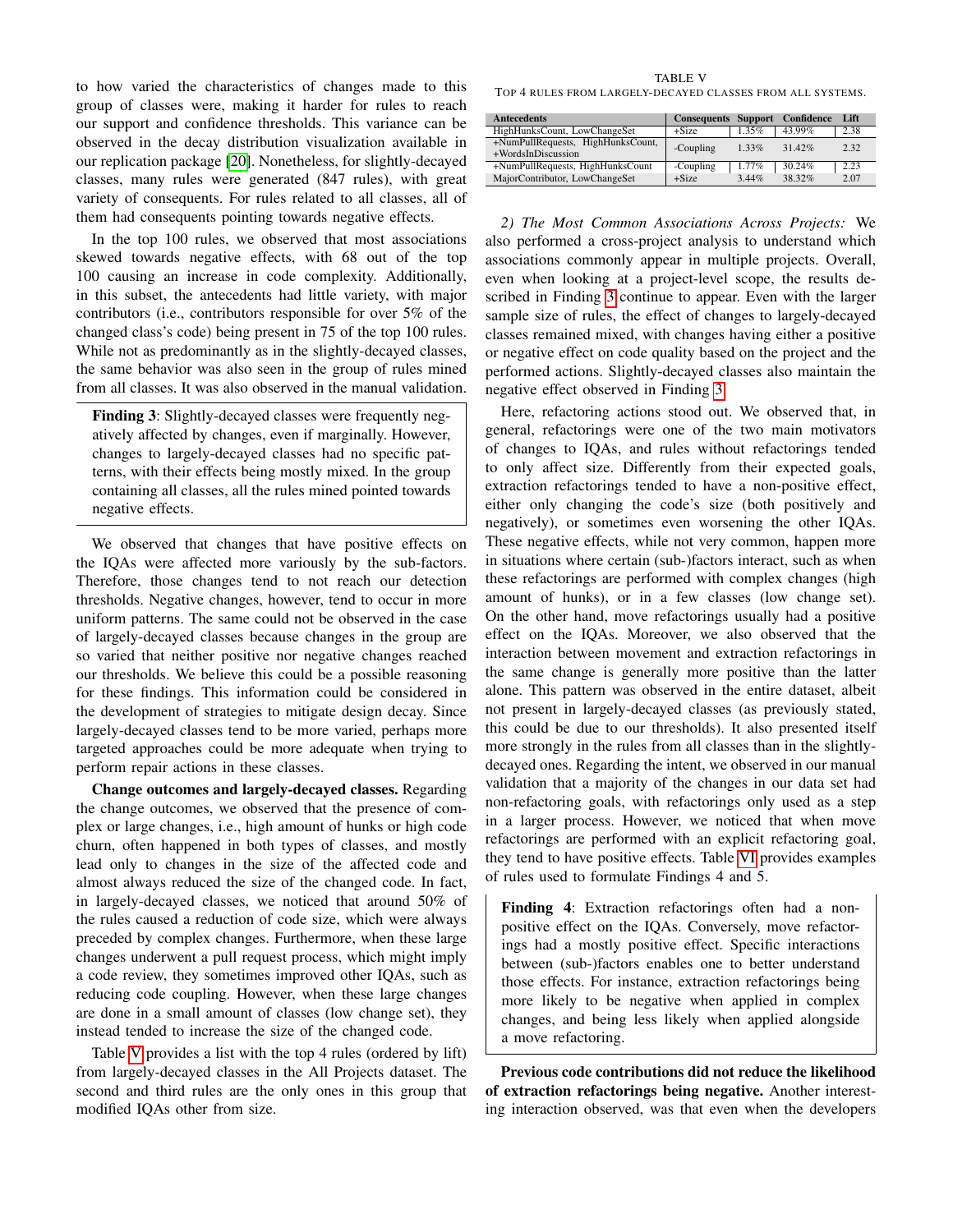TABLE VI EXAMPLES OF RULES USED TO FORMULATE FINDING 4 AND 5

<span id="page-7-0"></span>

| Finding | <b>Group</b>     | <b>Antecedents</b>                                         | <b>Consequents</b>                      | <b>Support</b> | Confidence | Lift |
|---------|------------------|------------------------------------------------------------|-----------------------------------------|----------------|------------|------|
|         | Slightly-Decayed | HighHunksCount, ExtractionRefactoring                      | -Cohesion, +Coupling                    | 1.04%          | 32.24%     | 2.80 |
|         | Slightly-Decayed | HighHunksCount, MajorContributor, ExtractionRefactoring    | -Cohesion, +Complexity                  | 1.08%          | 37.43%     | 2.73 |
|         | All Classes      | ExtractionRefactoring, HighHunksCount, MajorContributor    | -Cohesion                               | .10%           | 48.80%     | 3.42 |
|         | All Classes      | ExtractionRefactoring, MajorContributor                    | -Cohesion, +Complexity                  | 1.01%          | 31.32%     | 3.30 |
|         | Slightly-Decayed | +Contributor, MajorContributor, LowChangeSet               | -Cohesion, +Size, +Complexity           | 1.01%          | 38.28%     | 2.86 |
|         | Slightly-Decayed | +Contributor, HighHunksCount, MajorContributor             | -Cohesion, +Size, +Coupling             | $1.39\%$       | 30.94%     | 2.83 |
|         | All Classes      | LowChangeSet, MajorContributor, +Contributor               | $+Size$ , $+ Complexity$ , $+ Coupling$ | .29%           | 47.40%     | 3.08 |
|         | All Classes      | LowCodeChurn, LowChangeSet, MajorContributor, +Contributor | +Size, +Complexity                      | 1.06%          | 61.12%     | 2.85 |

were experienced and major contributors to a class, their extraction refactorings (often in combination with complex changes, a third interacting factor) also frequently caused negative effects on the code. It is noteworthy that these negative effects may be minor in slightly-decayed classes, given that they are in the group that decayed the least. However, these effects might still mean a gradual decay of the affected classes, and are still potential causes for future concern. In the manual validation, changes with both refactoring and non-refactoring goals, respectively, were common with major contributors. The latter mostly had negative effects, while the former was usually positive, yet coupled with a side-effect that could be seen as negative (i.e., an increase of inheritance tree depth through the usage of *Extract Superclass* refactorings).

Level of contribution and slightly-decayed classes. We observed that, for developer-related factors, interactions between certain (sub-)factors frequently appeared. There were often cases in slightly-decayed classes in which new contributors changed over 5% of the code. Those changes usually interacted with additional factors as well, and modified only a few classes. While less frequent, this pattern also presented itself in the rules mined from all classes. Those interactions showed a variety of negative effects, and specifically in slightly-decayed classes, occurring regardless of whether the changes interacted with the associated pull requests (sub-)factor, which may imply that a code review process did not influence this. In the manual validation, the most common changes by new contributors were small functional changes, followed by refactorings. Rarely were large functional changes performed. Functional changes usually had negative effects on code quality, while refactorings had a more mixed effect. Table [VI](#page-7-0) exemplifies rules that resulted in the following finding.

Finding 5: In slightly-decayed classes, a specific interaction, first time contributors that changed a significant (over 5%) portion of a class' code, tended to cause decay – even if these changes might have gone through a pull request process.

*3) Specific Associations per Project:* For this set of associations, we analyzed each project individually to investigate more context-specific associations. Thus, we found that certain associations behaved differently than the general associations, or even those that were found in other projects. One such case of this was in Fresco's slightly-decayed classes, where changes often had improvements to code quality – when other projects, in general, had mostly negative effects. Another example is related to OkHttp's slightly-decayed classes, which, differently from other projects, had large changes mostly having negative effects, increasing the code's complexity.

There were also interesting observations due to projectspecific contexts, providing potential insight into how certain development practices can lead to certain results. For instance, in Dubbo's low decay classes, new contributors often brought negative consequents – if the number of changes was low, the complexity increased; if it was high, the cohesion and coupling worsened. Project S1's largely-decayed classes were the only case in which inheritance metrics were changed by rules with a considerable lift, with these changes being negative, and caused alongside extraction refactorings.

For Netty's largely-decayed classes, we observed that when a specific class appears more frequently on pull requests, the size of that class tended to increase. In Presto's largelydecayed classes, we observed that changes associated with short comments, with a few words (i.e., comments that reduced the mean number of words per comment), always had positive effects, reducing both coupling and size. Finally, in Presto's slightly-decayed classes, even though major contributors to such classes were very present, changes made by them had mostly negative effects on the code.

#### V. STUDY IMPLICATIONS

The findings of our study lead to implications for researchers, tool builders, and developers, as discussed next.

Researchers can use a variety of interacting (sub-)factors for differentiating design decay: Findings 1 and 2 show that process-related factors and some types of developer-related factors are strong indicators for distinguishing design decay. First, these observations confirm the findings of previous studies [\[9\]](#page-10-8), [\[27\]](#page-10-26), [\[54\]](#page-11-6) on the use of process-related metrics as indicators of complex changes leading to design decay. Second, they confirm findings of recent studies [\[14\]](#page-10-13), [\[27\]](#page-10-26) reporting that the number of words in developer discussions could be used to distinguish different levels of design decay.

Our study also advances the body of knowledge by revealing that the number of associated pull requests, either high or low, is unable to distinguish different levels of decay. Initially, one could suspect that as the number of pull requests grows – with more features, bug fixes, and refactorings being requested – design would progressively decay, which would be in line with Lehman's software evolution law [\[3\]](#page-10-2). However, that was not observed in the results. This is an important finding, given that the introduction of a change via a pull requests could imply a code review process occurred. Moreover, our study indicates that the high number of refactoring actions grouped by transformation nature, i.e., extraction and move, performed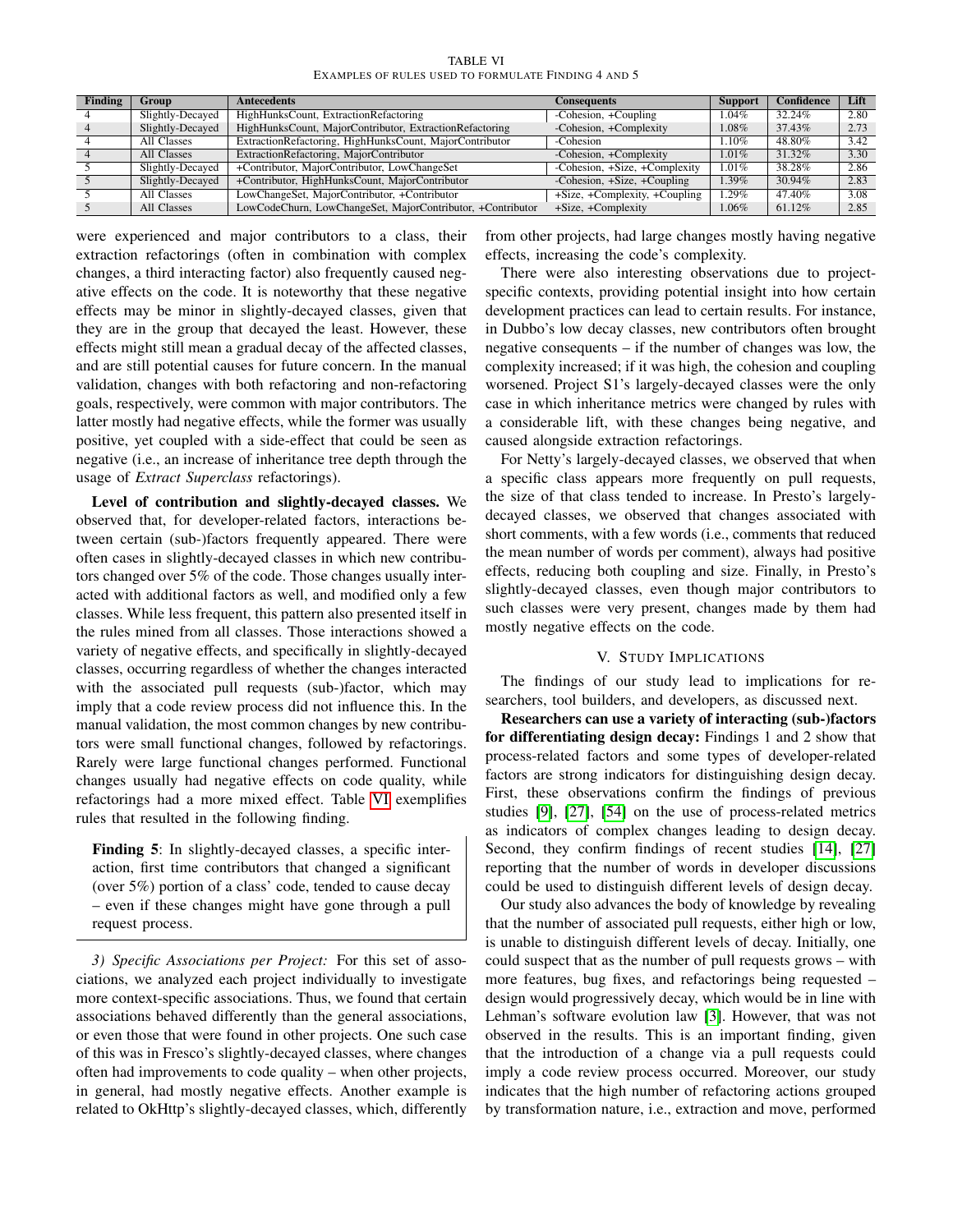on a class can be used as indicators of design decay. Finally, we showed how several key interactions between factors could affect design decay. These results can be used by tool builders to create preventive approaches to avoid design decay. For example, these interactions could be used as early indicators that a change or class should be carefully monitored.

Researchers might also be able to explore other types of factors (and their interactions) that may help to further identify and differentiate design decay. It is also important to investigate the actual main root-causes for design decay to occur – these causes certainly go beyond the characteristics of both the changes themselves, as well as the developers that perform them. Our study hints at some of these causes, confirming that certain kinds of changes require more attention from developers as they are highly related to design decay.

Developers lack awareness about refactorings' side effects: Finding 4 shows that, while developers are performing a variety of refactorings, some of them (in most cases, extraction refactorings) are often having a non-positive effect on the code. This happens even when this refactoring interacts with other factors such as it being applied by developers with high ownership of the code. Our observations contradict previous studies on refactorings [\[22\]](#page-10-21), [\[41\]](#page-10-44), [\[57\]](#page-11-9). Still, a recent study linked extraction refactorings to negative effects [\[58\]](#page-11-10). One interesting example found in our manual validation shows an extraction refactorings worsening a class's IQAs.<sup>[5](#page-8-1)</sup> In this change, developers performed a variety of complex extraction refactorings, which slightly improved a few of the affected classes, but caused bloat on another class, by adding a plethora of new extracted methods to its method list.

Conversely, move refactorings had a positive effect on the code quality; almost all the cases change IQAs positively. We have also observed that whenever there is spatial interaction (i.e., same class and same commit) or temporal interaction (i.e., same class and different commits) between extraction refactorings and move refactorings (two process-related subfactors), that change is less likely to cause decay. Extractiononly refactorings often impacts the target class's interface and how it communicates with its clients [\[59\]](#page-11-11). However, this subfactor alone may not be a consistent indicator of design decay (as we observed here), as previous studies have reported [\[41\]](#page-10-44).

Thus, developers might need to consider the implications of an extraction refactoring's application, to prevent it from potentially bloating the target class or method – especially in cases of specific interactions, such as the changes being applying alongside other, already complex, changes. More attention should also be given by researchers and tool builders to better support this type of situation. For instance, tools should be adapted to track problems in larger, more complex changes, which are the refactorings that tend to have the most negative effects. Refactoring recommendation systems should also consider there side effects when suggesting changes.

Special attention should be taken when reviewing code by first-time contributors: In Finding 5, we also highlighted another frequent interaction between factors, that when firsttime contributors make large changes to a class's code, that change tends to lead to decay, regardless of code review. This might mean that developers should be more cautious while reviewing changes performed by contributors who have not performed previous changes to the target class, especially if this new change affects a large section of the class or a large variety of classes. Where possible, the task distribution to first-time contributors should also be carefully considered. For instance, granting them smaller tasks first, while providing constructive feedback in reviews, so they gain a better understanding of the code in question, to then later grant them tasks that require larger changes to the code.

Reviewers should remain attentive even when reviewing code by experienced contributors: We've also observed that one of the biggest motivators for changes to the IQAs are changes made by major contributors (are authors of at least 5% of a class' code). We conjecture this could happen due to the developer already knowing the class and being more confident to perform changes to the design of a class. The most frequent interactions we encountered involving major contributors were negative. This happened especially if this sub-factor interacted with the sub-factor representing extraction refactorings, which was the strongest interaction observed in terms of lift. Thus, we believe that reviewers should have the same care they would have when reviewing code by a newcomer, even if the author of the changes is already knowledgeable about a class.

# VI. THREATS TO VALIDITY

<span id="page-8-0"></span>We discuss threats to the study validity [\[35\]](#page-10-34) as follows.

Construct and Internal Validity: We analyzed design decay in terms of five IQAs. Thus, our findings might be biased by them, even though they are commonly investigated in other works [\[40\]](#page-10-39), [\[41\]](#page-10-44), [\[60\]](#page-11-12). The metrics chosen to capture properties of the IQAs might not be appropriate. In fact, metrics alone might not be enough to capture external factors that may influence decay, e.g., developer intentions and design decisions. However, we were particularly interested in the quantified version of decay, represented by these metrics. To mitigate this, we chose a non-random set of metrics that assess different properties of each IQA based on well-known catalogs [\[24\]](#page-10-23), [\[61\]](#page-11-13)–[\[63\]](#page-11-14). Regarding process- and developerrelated metrics, some of them are based on heuristics, e.g., we have assumed that the number of major contributors to a class is the number of developers that contributed at least 5% LOC to this class. Although this is a limitation, we rely on known heuristics to recover this information [\[17\]](#page-10-16), [\[27\]](#page-10-26), [\[31\]](#page-10-30).

As mentioned in Section [III,](#page-2-4) while we have meticulously chosen our thresholds, it is possible they might cause some relationships to not be found by the Apriori algorithm. We also evaluated the Pearson correlation coefficient to measure the correlation between metrics for each factor, and found that some metrics were correlated. However, we tested our models without their presence and found that their absence weakens the models, and thus, maintained them. Concerning the lack of discussion activity metrics on some projects: (i) RxJava classes

<span id="page-8-1"></span><sup>5</sup><https://github.com/square/okhttp/commit/9575377>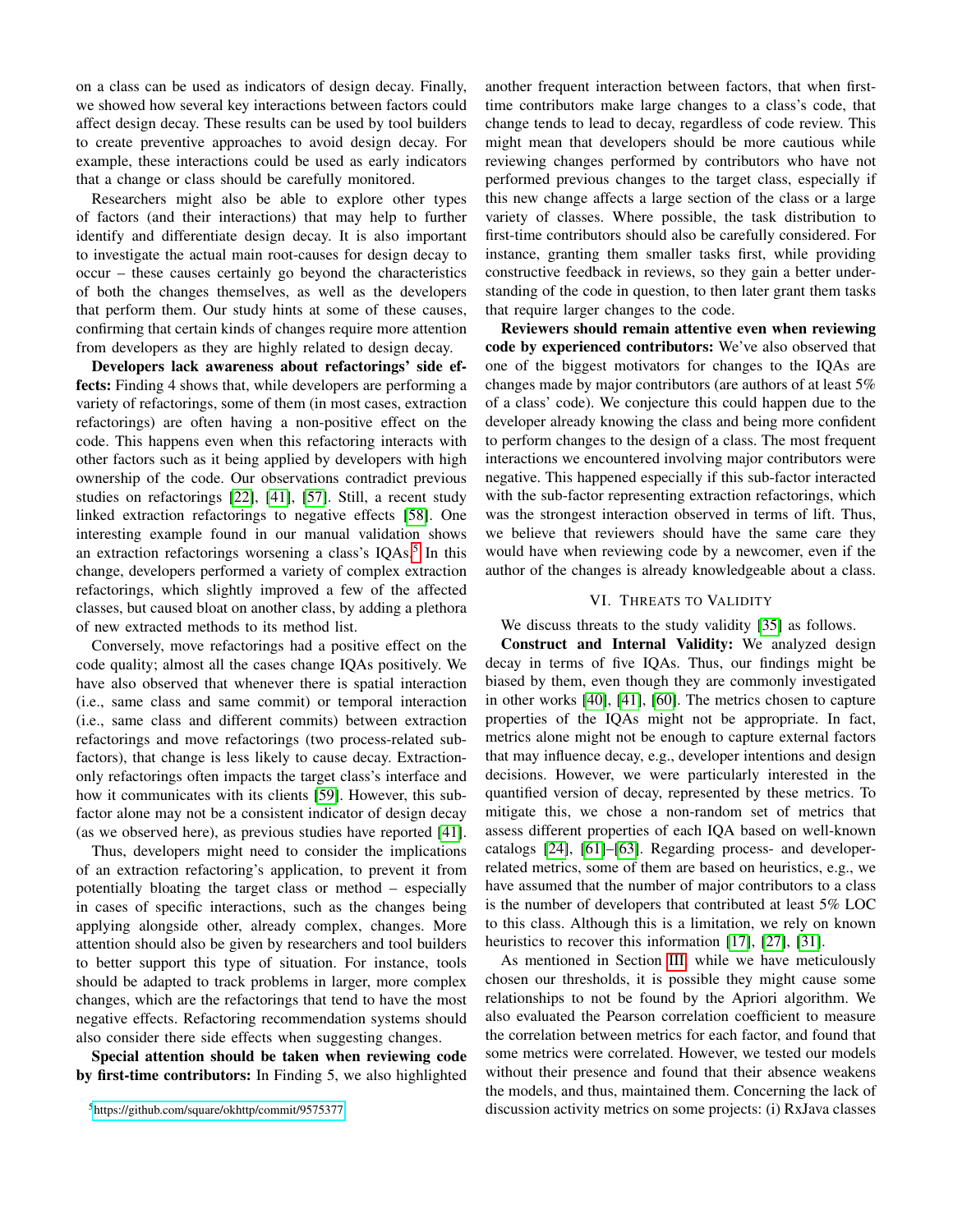where decay was found were not inserted on the main branch by pull requests; (ii) since S1 is closed-source, we only had access to the source code. Thus, we lacked discussion data for these projects. Moreover, because of this lack of data, we were not able to apply the analysis of the RQ1, on the Discussion activity factor, for the RxJava and S1. In the future, we plan to improve our project selection to avoid this type of threat.

Conclusion and External Validity: All results were double-checked by two paper authors, to mitigate biases and the misapplication of procedures. Our study focuses on investigating the design decay of Java projects only. Nevertheless, we highlight that Java is one of the most popular programming languages in both industry and academia. Additionally, although we have assessed both open and closed source projects, the number of closed source projects is quite low (only one project). Hence, collecting data from more (in particular closed source) projects and conducting such additional analyses is part of future work.

# VII. RELATED WORK

This section describes previous work related to this study. Empirical Studies on Factors that Affect Design Decay: There are multiple recent studies about factors related to design decay [\[14\]](#page-10-13), [\[16\]](#page-10-15), [\[17\]](#page-10-16), [\[27\]](#page-10-26), [\[40\]](#page-10-39), [\[60\]](#page-11-12). Many of them only use code smells [\[14\]](#page-10-13), [\[17\]](#page-10-16), [\[27\]](#page-10-26) and software metrics [\[16\]](#page-10-15), [\[40\]](#page-10-39), [\[60\]](#page-11-12) as symptoms for the identification of design decay. Uchôa et al.  $[17]$  observed that the majority of code changes performed by developers in code reviews have an invariant impact on the evolution of design decay. They also analyzed the relationship between design decay and the influence of factors related to developer's participation, code review intensity, and reviewing time. They concluded that certain code review practices, such as long discussions and a high rate of reviewers' disagreement, might increase design decay risk. Despite such results, the author does not consider factors related to refactoring actions and contribution. In addition, they do not measure the decay in terms of IQAs.

Barbosa et al. [\[14\]](#page-10-13) investigated the impact of 11 social metrics related to two social factors on design decay: communication dynamics among developers – who play specific roles; and the discussion content itself. The authors observed that many social metrics could be used to discriminate whether code changes had an impact on design decay. Finally, the authors noticed certain metrics tend to be indicators of design decay only when analyzing both aspects together. Similar to the previous study, the authors do not consider refactoring actions and contribution factors, and neither IQAs.

Capiluppi et al. [\[16\]](#page-10-15) investigated whether the work of multiple developers and their experiences has an effect on the structural quality metrics. The authors observed that the experience of developers plays a key role: the more inexperienced developers tend to degrade more the source code than the code changed only by experienced developers. They also observed that the decay in structural quality metrics is linked to an increase in further maintenance: when more developers work on the same code, its structure degrades and the number of further commits needed increases. This is even more visible when less experienced developers have worked (or still work) on the code itself. However, the authors do not track how the influential factors are associated with the progression of the decay, and how other developer-related factors, e.g., discussion activities, might distinguish the levels of design decay.

Empirical Studies on the Use of Association Rules: Different studies have used association rules for finding patterns and to extracting knowledge about the different aspects of in-fluencing software development and evolution [\[56\]](#page-11-8), [\[64\]](#page-11-15), [\[65\]](#page-11-16). For instance, Soares et al. [\[56\]](#page-11-8) have used association rules to identify characteristics that influence the rejection of pull requests by team members in projects with high acceptance rates. The authors observed that some key factors increase the chances of having internal contributions rejected: (i) physical characteristics and complexity of changes, as well as the location of the modified artifacts; (ii) previous experience with pull requests; and (iii) the project's contribution policy.

Mondal et al. [\[64\]](#page-11-15) identified co-change patterns to detect hidden dependencies among different parts of the system. More specifically, the author detected a co-change pattern to support the identification of methods logically coupled with other methods. Despite using association rules, their work is centered at the method-level while we focus on the class-level. We also considered changes to coupling as a consequent on the association rules. Finally, Zimmermann et al. [\[65\]](#page-11-16) proposed an approach that relies on association rule mining to suggest possible future changes. For example, if class A usually cochanges with B, and a commit only changes A, a warning is given suggesting to check whether B should be modified too. Rather than recommend co-changes, our study aims to identify associations that affect design decay on classes.

In summary, our work differs from existing ones as follows: (i) we investigate how process- and developer-related factors can be used to distinguish between varying levels of classlevel design decay; (ii) we track how multiple factors simultaneously can affect decay; and (iii) we use association rules to infer and assess relationships between factors and decay.

### VIII. CONCLUSION AND FUTURE WORK

In this work, we investigated how two groups of factors, developer- and process-related, relate to decay. Our results indicate that several sub-factors can be used to individually distinguish between different decay levels. We also reported several meaningful findings, such as the side-effects of extraction refactorings and negative effects pertaining to changes made by newcomers. The factors involved in these findings interacted in a myriad of ways that changes how they affected design decay. We expect these findings and the other findings and implications presented in the paper to aid developers, researchers, and tool builds in developing measures to avoid or mitigate design decay. As future work, we intend to explore differences between closed and open source systems. Moreover, we intend to explore whether classes introduced with preexisting design problems behave differently from our findings. Finally, we aim to investigate additional factors.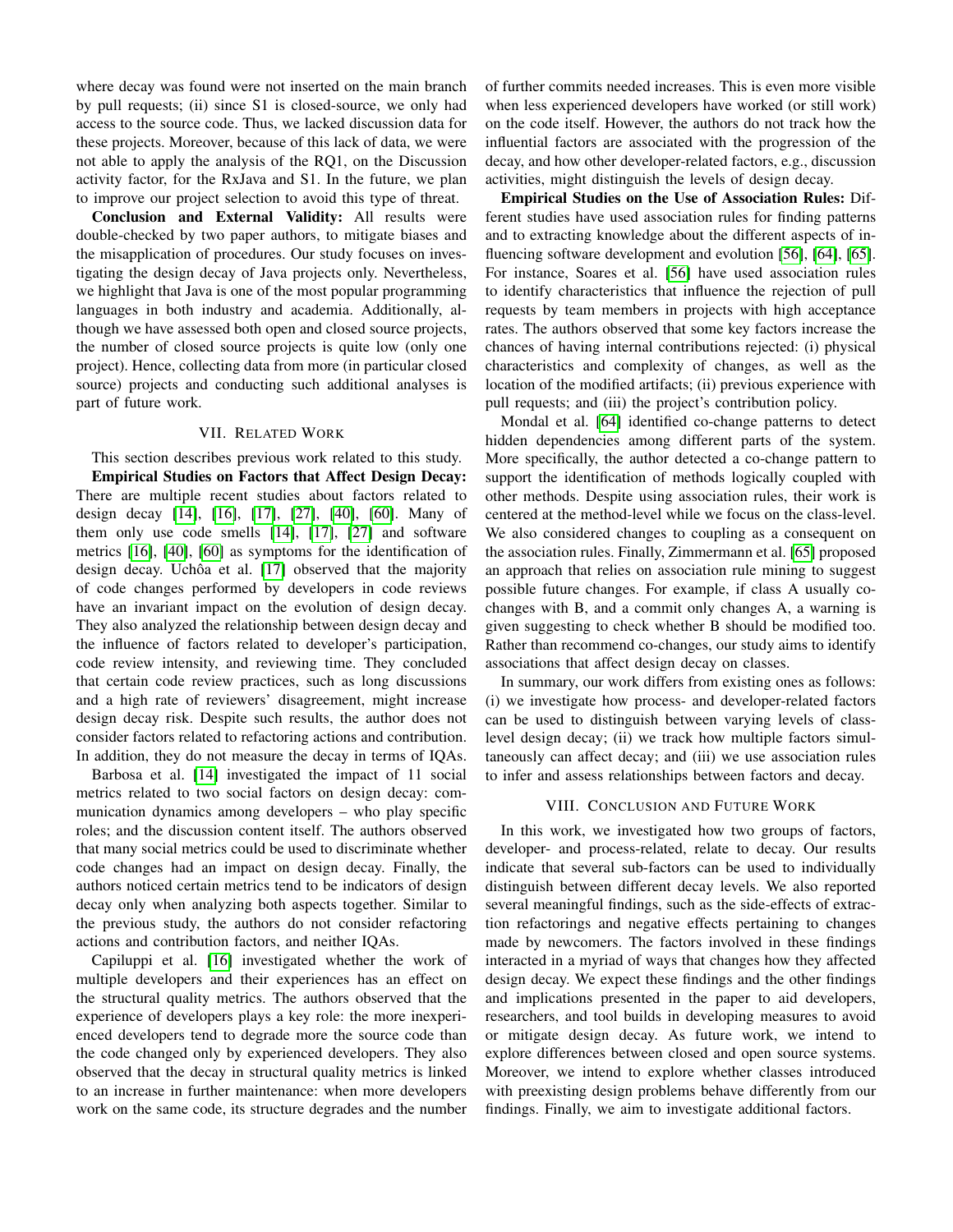#### **REFERENCES**

- <span id="page-10-0"></span>[1] D. G. Feitelson, E. Frachtenberg, and K. L. Beck, "Development and deployment at Facebook," *IEEE Internet Computing*, vol. 17, no. 4, pp. 8–17, 2013.
- <span id="page-10-1"></span>[2] J. Tsay, L. Dabbish, and J. Herbsleb, "Let's talk about it: evaluating contributions through discussion in GitHub," in *22nd FSE*, 2014, pp. 144–154.
- <span id="page-10-2"></span>[3] M. M. Lehman, "Programs, life cycles, and laws of software evolution," *Proceedings of the IEEE*, vol. 68, no. 9, pp. 1060–1076, 1980.
- <span id="page-10-3"></span>[4] D. L. Parnas, "Software aging," in *16th ICSE*, 1994, pp. 279–287.
- <span id="page-10-4"></span>[5] D. M. Le, C. Carrillo, R. Capilla, and N. Medvidovic, "Relating architectural decay and sustainability of software systems," in *13th WICSA*, 2016.
- <span id="page-10-5"></span>[6] G. Bavota, A. De Lucia, M. Di Penta, R. Oliveto, and F. Palomba, "An experimental investigation on the innate relationship between quality and refactoring," *J. Syst. Softw. (JSS)*, vol. 107, pp. 1–14, 2015.
- <span id="page-10-6"></span>[7] L. Sousa, A. Oliveira, W. Oizumi, S. Barbosa, A. Garcia, J. Lee, M. Kalinowski, R. de Mello, B. Fonseca, R. Oliveira *et al.*, "Identifying design problems in the source code: A grounded theory," in *40th ICSE*, 2018, pp. 921–931.
- <span id="page-10-7"></span>[8] F. Falcão, C. Barbosa, B. Fonseca, A. Garcia, M. Ribeiro, and R. Gheyi, "On Relating Technical, Social Factors, and the Introduction of Bugs," in *2020 IEEE 27th International Conference on Software Analysis, Evolution and Reengineering (SANER)*. IEEE, 2020, pp. 378–388.
- <span id="page-10-8"></span>[9] Y. Kamei, E. Shihab, B. Adams, A. E. Hassan, A. Mockus, A. Sinha, and N. Ubayashi, "A large-scale empirical study of just-in-time quality assurance," *IEEE Transactions on Software Engineering*, vol. 39, no. 6, pp. 757–773, 2012.
- <span id="page-10-9"></span>[10] F. Ebert, F. Castor, N. Novielli, and A. Serebrenik, "Confusion in code reviews: Reasons, impacts, and coping strategies," in *2019 IEEE 26th international conference on software analysis, evolution and reengineering (SANER)*. IEEE, 2019, pp. 49–60.
- <span id="page-10-10"></span>[11] S. McIntosh, Y. Kamei, B. Adams, and A. E. Hassan, "The impact of code review coverage and code review participation on software quality: A case study of the qt, vtk, and itk projects," in *Proceedings of the 11th Working Conference on Mining Software Repositories*, 2014, pp. 192– 201.
- <span id="page-10-11"></span>[12] Y. Fan, X. Xia, D. Lo, and S. Li, "Early prediction of merged code changes to prioritize reviewing tasks," *Emp. Softw. Eng. (ESE)*, vol. 23, no. 6, pp. 3346–3393, 2018.
- <span id="page-10-12"></span>[13] J. M. Bieman, A. A. Andrews, and H. J. Yang, "Understanding changeproneness in OO software through visualization," in *11th IWPC*, 2003, pp. 44–53.
- <span id="page-10-13"></span>[14] C. Barbosa, A. Uchôa, F. Falcao, D. Coutinho, H. Brito, G. Amaral, A. Garcia, B. Fonseca, M. Ribeiro, V. Soares, and L. Sousa, "Revealing the Social Aspects of Design Decay: A Retrospective Study of Pull Requests," in *34th SBES*, 2020, pp. 1–10.
- <span id="page-10-14"></span>[15] M. C. Ohlsson, A. Von Mayrhauser, B. McGuire, and C. Wohlin, "Code decay analysis of legacy software through successive releases," in *1999 IEEE Aerospace Conference. Proceedings*, vol. 5, 1999, pp. 69–81.
- <span id="page-10-15"></span>[16] A. Capiluppi, N. Ajienka, and S. Counsell, "The effect of multiple developers on structural attributes: A Study based on Java software," *J. Syst. Softw. (JSS)*, p. 110593, 2020.
- <span id="page-10-16"></span>[17] A. Uchôa, C. Barbosa, W. Oizumi, P. Blenilio, R. Lima, A. Garcia, and C. Bezerra, "How Does Modern Code Review Impact Software Design Degradation? An In-depth Empirical Study," in *36th ICSME*, 2020, pp. 1–12.
- <span id="page-10-17"></span>[18] I. Ahmed, U. A. Mannan, R. Gopinath, and C. Jensen, "An empirical study of design degradation: How software projects get worse over time," in *9th ESEM*, 2015, pp. 1–10.
- <span id="page-10-18"></span>[19] G. Piatetsky-Shapiro, "Discovery, analysis, and presentation of strong rules," *Knowledge discovery in databases*, pp. 229–238, 1991.
- <span id="page-10-19"></span>[20] "Replication Package," [https://opus-research.github.io/decay](https://opus-research.github.io/decay_factors_replication/)\_factors\_ [replication/,](https://opus-research.github.io/decay_factors_replication/) 2021.
- <span id="page-10-20"></span>[21] Z. Li, P. Avgeriou, and P. Liang, "A systematic mapping study on technical debt and its management," *J. Syst. Softw. (JSS)*, vol. 101, pp. 193–220, 2015.

<span id="page-10-22"></span>[23] R. Malhotra, *Empirical research in software engineering: concepts,*

- <span id="page-10-21"></span>[22] M. Fowler, *Refactoring*. Addison-Wesley Professional, 1999.
- <span id="page-10-23"></span>*analysis, and applications*. CRC Press, 2016. [24] S. R. Chidamber and C. F. Kemerer, "A metrics suite for object oriented design," *IEEE Trans. Softw. Eng. (TSE)*, vol. 20, no. 6, pp. 476–493, 1994.
- <span id="page-10-24"></span>[25] E. A. AlOmar, M. W. Mkaouer, A. Ouni, and M. Kessentini, "On the impact of refactoring on the relationship between quality attributes and design metrics," in *19th ESEM*, 2019, pp. 1–11.
- <span id="page-10-25"></span>[26] M.-A. Storey, A. Zagalsky, F. Figueira Filho, L. Singer, and D. M. German, "How social and communication channels shape and challenge a participatory culture in software development," *IEEE Trans. Softw. Eng. (TSE)*, vol. 43, no. 2, pp. 185–204, 2016.
- <span id="page-10-26"></span>[27] A. Uchôa, C. Barbosa, D. Coutinho, W. Oizumi, W. K. Assunçao, S. R. Vergilio, J. A. Pereira, A. Oliveira, and A. Garcia, "Predicting Design Impactful Changes in Modern Code Review: A Large-Scale Empirical Study," in *18th MSR*. IEEE, 2021, pp. 1–12.
- <span id="page-10-27"></span>[28] V. Soares, A. Oliveira, P. Farah, A. Bibiano, D. Coutinho, A. Garcia, S. Vergilio, M. Schots, D. Oliveira, and A. Uchôa, "On the Relation between Complexity, Explicitness, Effectiveness of Refactorings and Non-Functional Concerns," in *34th SBES*, 2020, pp. 788–797.
- <span id="page-10-28"></span>[29] I. Macia, R. Arcoverde, A. Garcia, C. Chavez, and A. von Staa, "On the relevance of code anomalies for identifying architecture degradation symptoms," in *16th CSMR*, 2012, pp. 277–286.
- <span id="page-10-29"></span>[30] N. Bettenburg and A. E. Hassan, "Studying the impact of social interactions on software quality," *Emp. Softw. Eng. (ESE)*, vol. 18, no. 2, pp. 375–431, 2013.
- <span id="page-10-30"></span>[31] C. Bird, N. Nagappan, B. Murphy, H. Gall, and P. Devanbu, "Don't touch my code! Examining the effects of ownership on software quality," in *19th FSE*, 2011, pp. 4–14.
- <span id="page-10-31"></span>[32] R. Agrawal, R. Srikant *et al.*, "Fast algorithms for mining association rules," in *20th VLDB*, vol. 1215, 1994, pp. 487–499.
- <span id="page-10-32"></span>[33] J. Han, J. Pei, and M. Kamber, *Data mining: concepts and techniques*. Elsevier, 2011.
- <span id="page-10-33"></span>[34] R. Agrawal, T. Imielinski, and A. Swami, "Mining associations between sets of items in large databases," in *ACM SIGMOD ICMD*, 1993, pp. 207–216.
- <span id="page-10-34"></span>[35] C. Wohlin, P. Runeson, M. Höst, M. Ohlsson, B. Regnell, and A. Wesslén, *Experimentation in Software Engineering*, 1st ed. Springer Science & Business Media, 2012.
- <span id="page-10-35"></span>[36] J. Tsay, L. Dabbish, and J. Herbsleb, "Influence of social and technical factors for evaluating contribution in GitHub," in *36th ICSE*, 2014, pp. 356–366.
- <span id="page-10-36"></span>[37] E. Kalliamvakou, G. Gousios, K. Blincoe, L. Singer, D. M. German, and D. Damian, "An in-depth study of the promises and perils of mining GitHub," *Empirical Software Engineering*, vol. 21, no. 5, pp. 2035–2071, 2016.
- <span id="page-10-37"></span>[38] I. Scientific Toolworks, "Understand Tool," 2021, available at: [https:](https://scitools.com/) [//scitools.com/.](https://scitools.com/)
- <span id="page-10-38"></span>[39] W. Oizumi, L. Sousa, A. Oliveira, A. Garcia, A. Agbachi, R. Oliveira, and C. Lucena, "On the identification of design problems in stinky code: experiences and tool support," *JBCS*, vol. 24, no. 1, 2018.
- <span id="page-10-39"></span>[40] A. Chávez, I. Ferreira, E. Fernandes, D. Cedrim, and A. Garcia, "How does refactoring affect internal quality attributes? A multi-project study," in *31st SBES*, 2017, pp. 74–83.
- <span id="page-10-44"></span>[41] A. C. Bibiano, V. Soares, D. Coutinho, E. Fernandes, J. Correia, K. Santos, A. Oliveira, A. Garcia, R. Gheyi, B. Fonseca *et al.*, "How Does Incomplete Composite Refactoring Affect Internal Quality Attributes," in *28th ICPC*, 2020.
- [42] E. Fernandes, A. Chávez, A. Garcia, I. Ferreira, D. Cedrim, L. Sousa, and W. Oizumi, "Refactoring effect on internal quality attributes: What haven't they told you yet?" *Information and Software Technology*, vol. 126, p. 106347, 2020.
- [43] D. Cedrim, A. Garcia, M. Mongiovi, R. Gheyi, L. Sousa, R. de Mello, B. Fonseca, M. Ribeiro, and A. Chávez, "Understanding the impact of refactoring on smells: A longitudinal study of 23 software projects," in *Proceedings of the 2017 11th Joint Meeting on Foundations of Software Engineering*, 2017, pp. 465–475.
- <span id="page-10-40"></span>[44] A. C. Bibiano, E. Fernandes, D. Oliveira, A. Garcia, M. Kalinowski, B. Fonseca, R. Oliveira, A. Oliveira, and D. Cedrim, "A quantitative study on characteristics and effect of batch refactoring on code smells," in *2019 ACM/IEEE International Symposium on Empirical Software Engineering and Measurement (ESEM)*. IEEE, 2019, pp. 1–11.
- <span id="page-10-41"></span>[45] D. Spadini, M. Aniche, and A. Bacchelli, "PyDriller: Python framework for mining software repositories," in *26th ESEC/FSE*, 2018, pp. 908– 911.
- <span id="page-10-42"></span>[46] N. Tsantalis, A. Ketkar, and D. Dig, "RefactoringMiner 2.0," *IEEE Trans. Softw. Eng. (TSE)*, pp. 1–1, 2020.
- <span id="page-10-43"></span>[47] R. Marinescu, "Detection strategies: Metrics-based rules for detecting design flaws," in *20th IEEE International Conference on Software Maintenance, 2004. Proceedings.* IEEE, 2004, pp. 350–359.